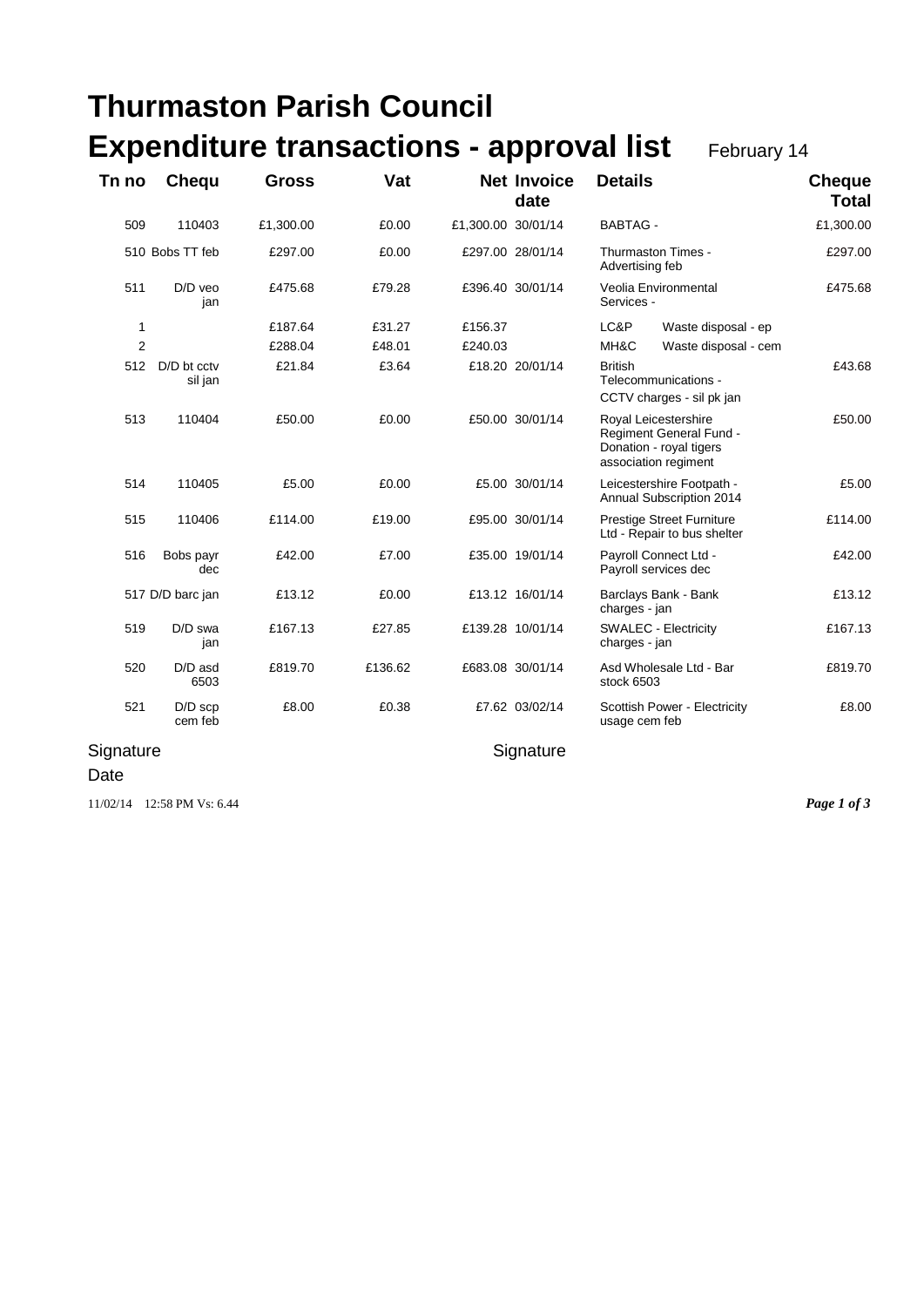| <b>Thurmaston Parish Council</b><br><b>Expenditure transactions - approval list</b><br>February 14<br>Tn no Chequ Gross Vat |                          |           |           |         |                  |                                                                        |                                                   |           |
|-----------------------------------------------------------------------------------------------------------------------------|--------------------------|-----------|-----------|---------|------------------|------------------------------------------------------------------------|---------------------------------------------------|-----------|
|                                                                                                                             |                          |           |           |         |                  |                                                                        |                                                   |           |
|                                                                                                                             | 522 D/D scp mh<br>feb    | £1.00     | £0.05     |         | £0.95 03/02/14   | usage mh feb                                                           | Scottish Power - Electricity                      | £1.00     |
| 523                                                                                                                         | $D/D$ scp ep<br>feb      | £854.00   | £142.33   |         | £711.67 03/02/14 | usage ep feb                                                           | Scottish Power - Electricity                      | £854.00   |
| 524                                                                                                                         | Bobs clea<br>feb         | £187.00   | £0.00     |         | £187.00 11/02/14 | Cleansweep -                                                           |                                                   | £187.00   |
| 1                                                                                                                           |                          | £77.00    | £0.00     | £77.00  |                  | MH&C                                                                   | Cleaning services mh - feb                        |           |
| $\overline{2}$                                                                                                              |                          | £110.00   | £0.00     | £110.00 |                  | LC&P                                                                   | Cleaning services jpf - feb                       |           |
| 525                                                                                                                         | $D/D$ crds<br>jan ep     | £15.00    | £0.00     |         | £15.00 21/01/14  | Monthly fee - jan ep                                                   | Cardsave Group Ltd -                              | £15.00    |
| 526                                                                                                                         | $D/D$ crds<br>jan bar    | £15.00    | £0.00     |         | £15.00 21/01/14  | Cardsave Group Ltd -<br>Monthly fee - jan bar                          |                                                   | £15.00    |
| 527                                                                                                                         | 110407                   | £9.48     | £1.58     |         | £7.90 22/01/14   | Uniforms                                                               | Trafalgar Eurotech Ltd -                          | £9.48     |
| 528                                                                                                                         | D/D bt int<br>dec        | £83.76    | £13.96    |         | £69.80 05/01/14  | <b>British</b><br>dec                                                  | Telecommunications -<br>Broadband & internet oct- | £83.76    |
| 529                                                                                                                         | $D/D$ bt cctv<br>sil jan | £21.84    | £3.64     |         | £18.20 20/01/14  | British<br>CCTV sil - jan                                              | Telecommunications -                              | £43.68    |
| 530                                                                                                                         | $D/D$ jan                | £43.15    | £7.19     |         | £35.96 08/01/14  | Telephone charges<br>jan                                               |                                                   | £43.15    |
| 531                                                                                                                         | 110408                   | £40.00    | £0.00     |         | £40.00 06/02/14  | Society Of Local Council<br>Clerks - GPC - application<br>fee TK, GS   |                                                   | £40.00    |
| 532                                                                                                                         | 110409                   | £25.00    | £0.00     |         | £25.00 06/02/14  | Thurmaston Garden Centre                                               |                                                   | £25.00    |
| 533                                                                                                                         | $D/D$ veo<br>cred cem    | $-E82.40$ | $-£13.73$ |         | -£68.67 07/02/14 | Veolia Environmental<br>Services - Credit note - non<br>collection cem |                                                   | $-E82.40$ |
| 534                                                                                                                         | 110410                   | £223.44   | £10.80    |         | £212.64 07/02/14 | Petty Cash -                                                           |                                                   | £223.44   |
| 1                                                                                                                           |                          | £7.60     | £0.00     | £7.60   |                  | GEN                                                                    | Pkg - courses                                     |           |
| 2                                                                                                                           |                          | £19.70    | £0.00     | £19.70  |                  | <b>GEN</b>                                                             | Postage                                           |           |
| 3                                                                                                                           |                          | £42.80    | £0.00     | £42.80  |                  | LC&P                                                                   | Refreshments                                      |           |
| 4                                                                                                                           |                          | £38.85    | £6.47     | £32.38  |                  | MH&C                                                                   | Petrol for mowers                                 |           |
| 5                                                                                                                           |                          | £26.00    | £4.33     | £21.67  |                  | MH&C                                                                   | Petrol for mowers                                 |           |
| 6                                                                                                                           |                          | £9.00     | £0.00     | £9.00   |                  | LC&P                                                                   | Decorating                                        |           |
| 7                                                                                                                           |                          | £25.69    | £0.00     | £25.69  |                  | MH&C                                                                   | Keys for hirers mh                                |           |
| 8                                                                                                                           |                          | £31.99    | £0.00     | £31.99  |                  | MH&C                                                                   | Microwave mh                                      |           |
| 9                                                                                                                           |                          | £21.81    | £0.00     | £21.81  |                  | LC&P                                                                   | worktop support ep                                |           |
| 535                                                                                                                         | D/D asd<br>7104          | £838.92   | £139.82   |         | £699.10 06/02/14 | stock 7104                                                             | Asd Wholesale Ltd - Bar                           | £838.92   |

## Signature Signature Signature

Date

11/02/14 12:58 PM Vs: 6.44 *Page 2 of 3*